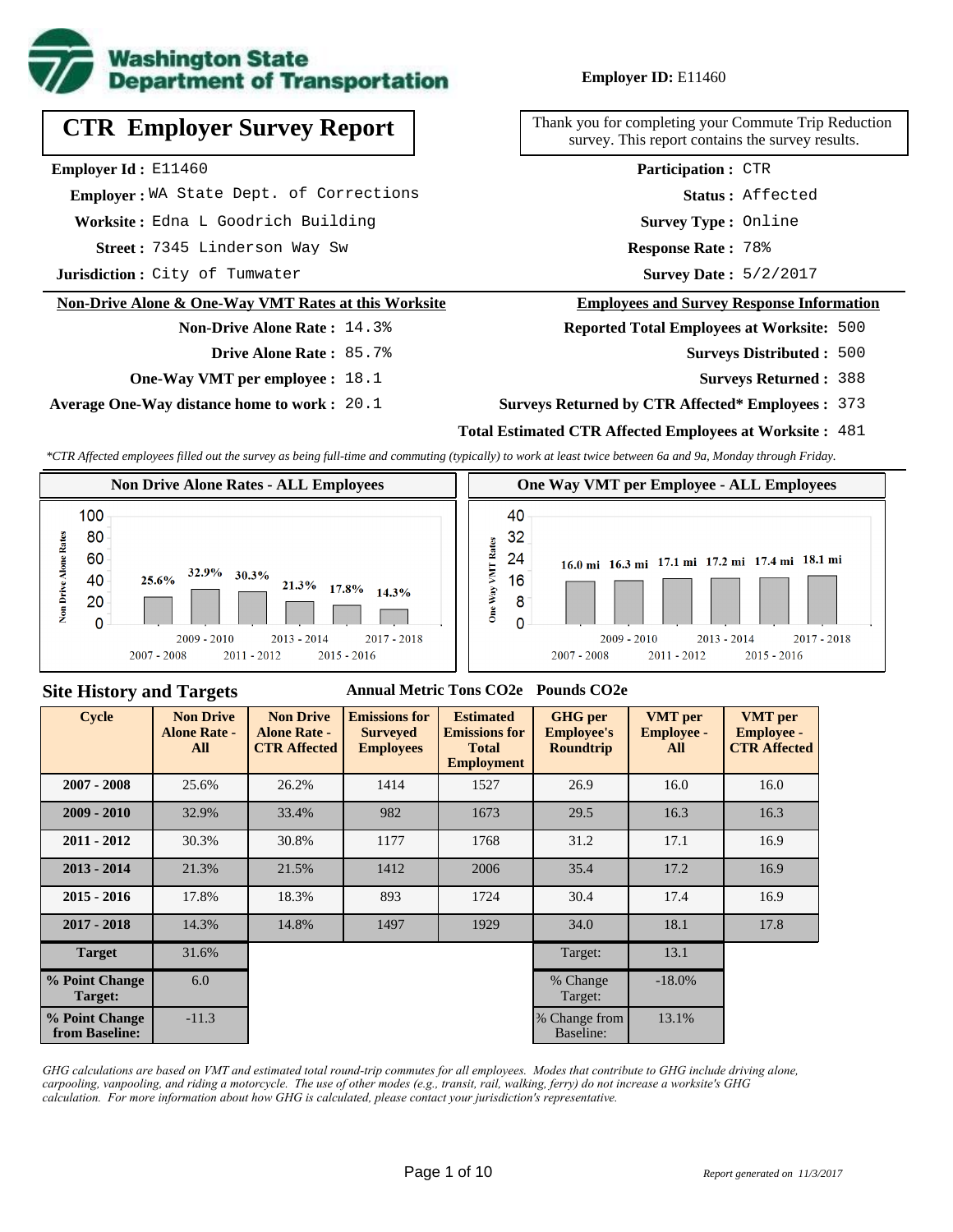# **Washington State<br>Department of Transportation**

#### **Commute Trips By Mode - All Employees**

**Q.4: Last week, what type of transportation did you use each day to commute TO your usual work location? (Mode used for the longest distance.)**



*\* Motorcycle-1 is now included in Drive Alone and Motorcycle-2 is included in Carpool. Information about these trips is still available by request.*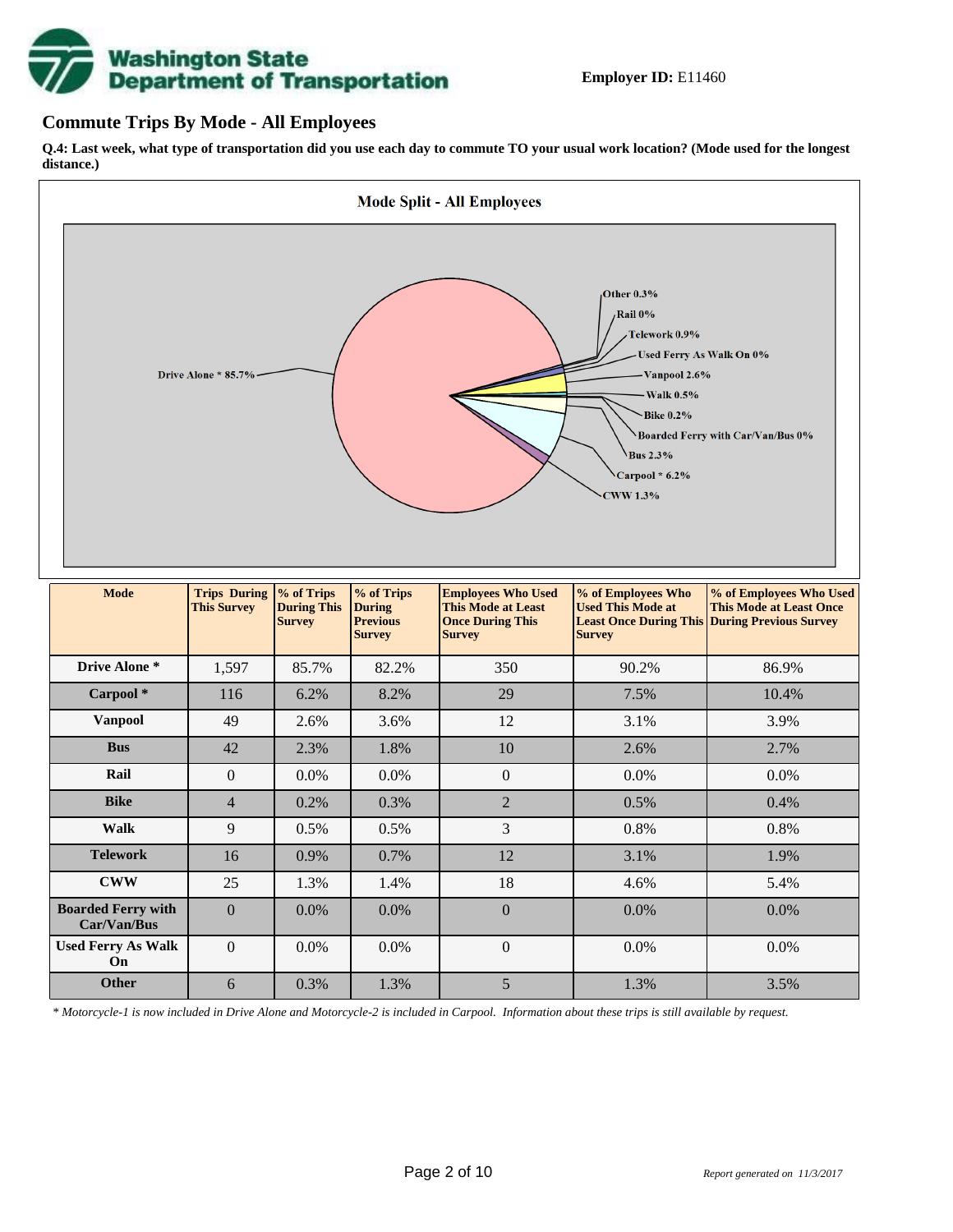

#### **Commute Trips By Mode - Affected Employees**

**Q.4: Last week, what type of transportation did you use each day to commute TO your usual work location? (Mode used for the longest distance.)**



*\* Motorcycle-1 is now included in Drive Alone and Motorcycle-2 is included in Carpool. Information about these trips is still available by request.*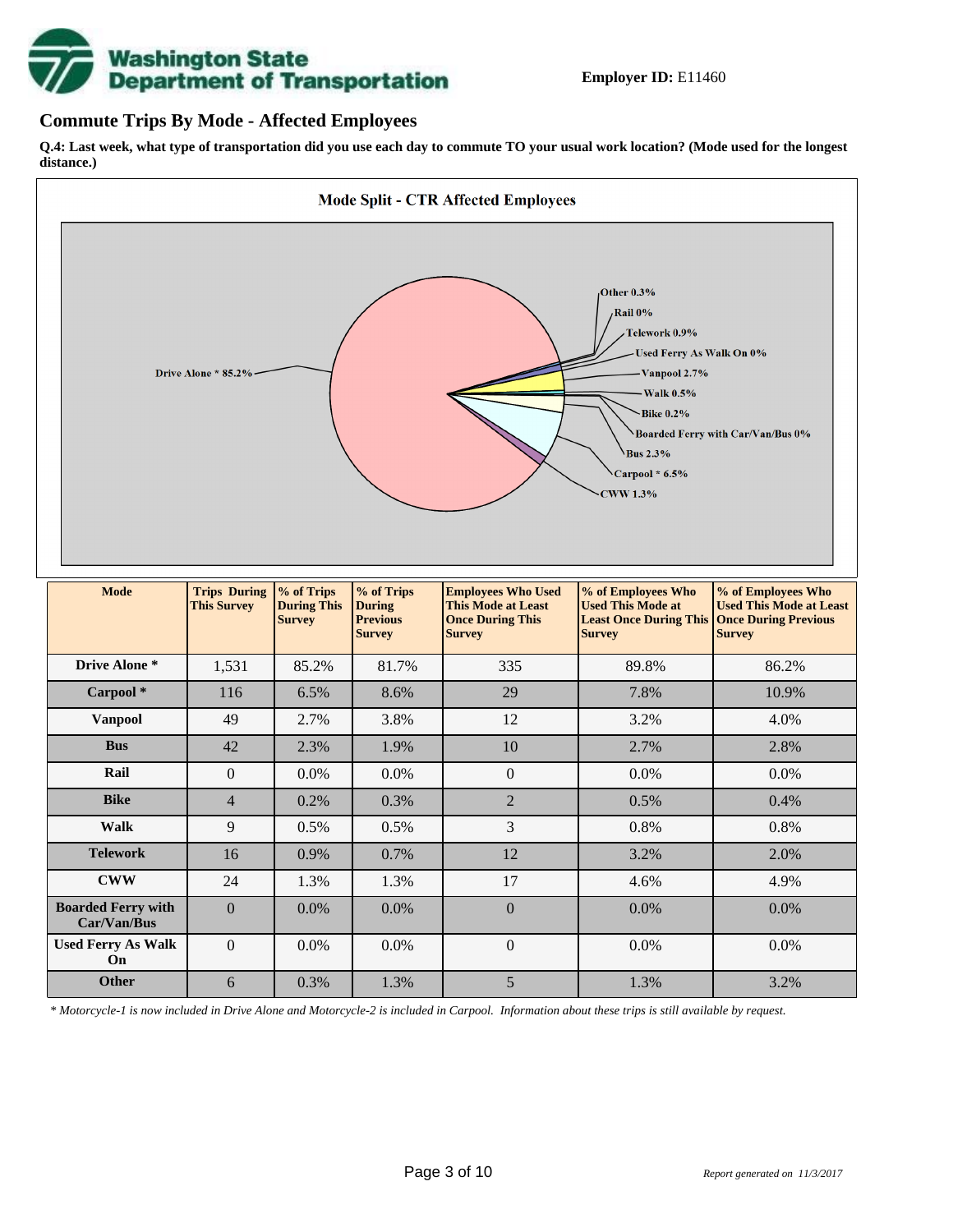

# **Alternative Modes - Number of Employees Who Used a Non-Drive Alone Mode:**

| <b>Non-Drive Alone</b><br><b>Number Of Days</b> | Exactly this $# of$<br><b>Employees</b> | Exactly this % of<br><b>Employees</b> | At least # of<br><b>Employees</b> | At least % of<br>employees |
|-------------------------------------------------|-----------------------------------------|---------------------------------------|-----------------------------------|----------------------------|
| 0 Day                                           | 307                                     | 79%                                   | 388                               | 100%                       |
| 1 Days                                          | 22                                      | 6%                                    | 81                                | 21%                        |
| 2 Days                                          | 9                                       | 2%                                    | 59                                | 15%                        |
| 3 Days                                          | 5                                       | 1%                                    | 50                                | 13%                        |
| 4 Days                                          | 16                                      | 4%                                    | 45                                | 12%                        |
| 5 Days                                          | 27                                      | 7%                                    | 29                                | 7%                         |
| <b>6 or More Days</b>                           | $\overline{c}$                          | 1%                                    | $\overline{c}$                    | 1%                         |

#### **Count by Occupancy of Carpools and Vanpools**

**Q.4 If you used a carpool or vanpool as part of your commute, how many people (age 16 or older) are usually in the vehicle?**

| <b>Ridesharing Occupancy</b> | <b>Mode</b> | <b>Response Count</b> |
|------------------------------|-------------|-----------------------|
| $2*$                         | Carpool     | 114                   |
| 3                            | Carpool     | $\overline{2}$        |
| $\overline{\mathbf{4}}$      | Carpool     | $\boldsymbol{0}$      |
| 5                            | Carpool     | $\boldsymbol{0}$      |
| >5                           | Carpool     | $\boldsymbol{0}$      |
| $<$ 5                        | Vanpool     | 11                    |
| 5                            | Vanpool     | 12                    |
| 6                            | Vanpool     | 8                     |
| 7                            | Vanpool     | 4                     |
| 8                            | Vanpool     | $\overline{4}$        |
| 9                            | Vanpool     | $\boldsymbol{0}$      |
| 10                           | Vanpool     | $\overline{0}$        |
| 11                           | Vanpool     | $\boldsymbol{0}$      |
| 12                           | Vanpool     | $\boldsymbol{0}$      |
| 13                           | Vanpool     | $\mathfrak s$         |
| 14                           | Vanpool     | $\boldsymbol{0}$      |
| >14                          | Vanpool     | 5                     |

\* Motorcycle-2 counted with Carpool-2 for this table.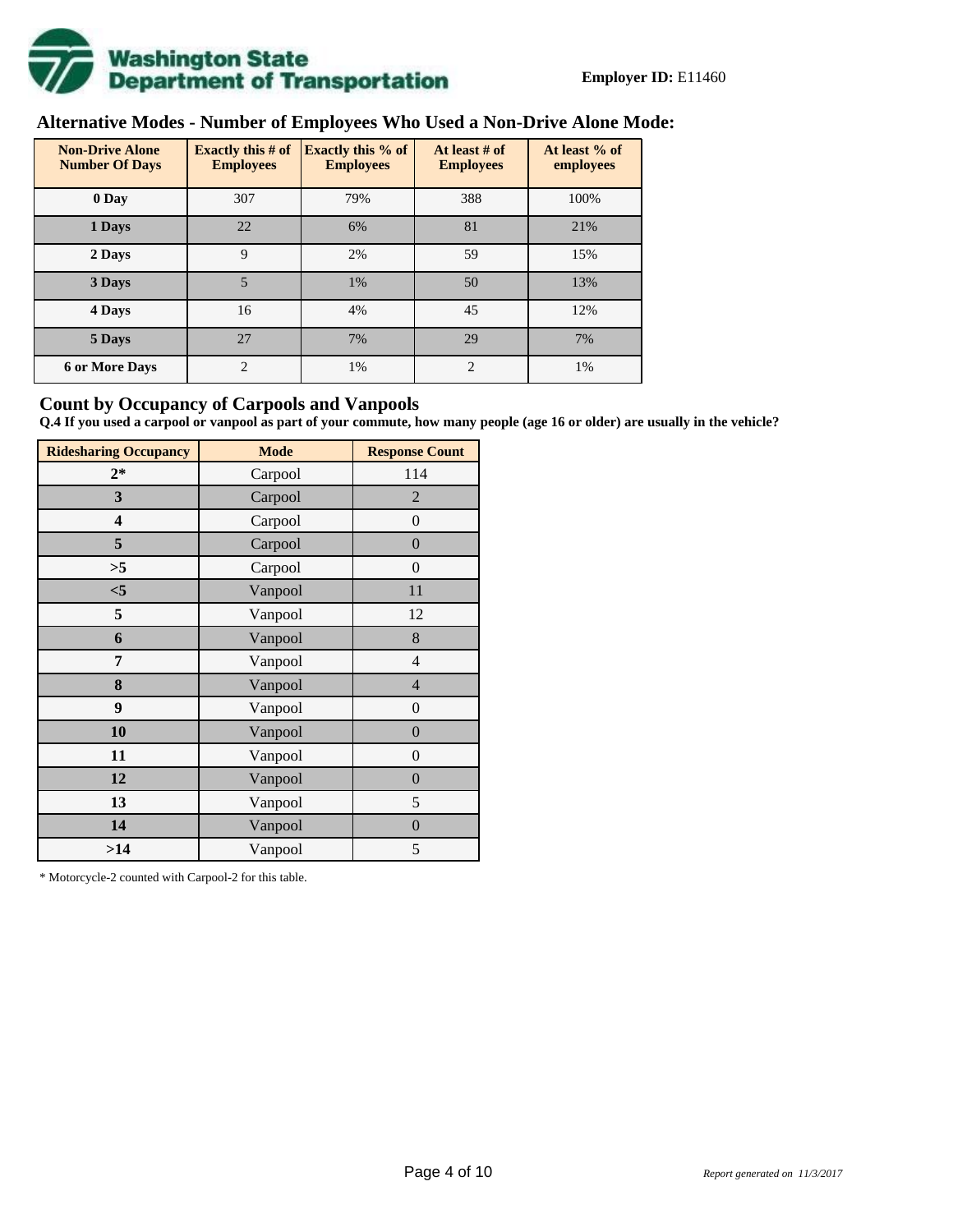

# **Reported Work Schedule - All Employees**

**Q.8 Which of the following best describes your work schedule?**

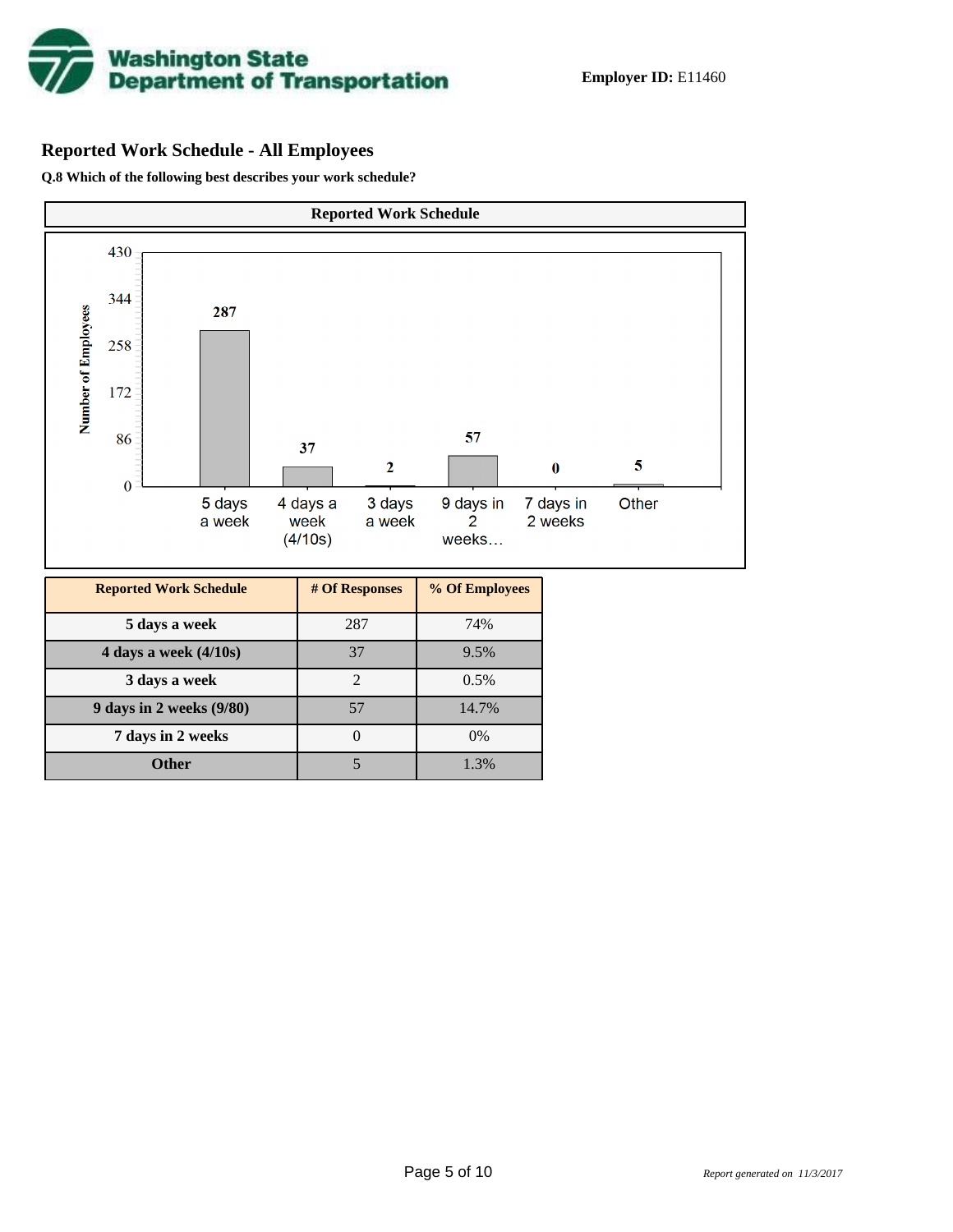

### **Parking and Telework**

**Q.9: On the most recent day that you drove alone to work, did you pay to park? (Mark "yes" if you paid that day, if you prepaid, if you are billed later, or if the cost of parking is deducted from your paycheck.)**



**Q.10: How many days do you typically telework?**

| <b>Telework Frequency</b>           | # of Responses | % of Responses |
|-------------------------------------|----------------|----------------|
| No Answer/Blank                     |                | $0.0\%$        |
| I don't telework                    | 317            | 81.7%          |
| Occasionally, on an as-needed basis | 52             | 13.4%          |
| 1-2 days/month                      | 8              | 2.1%           |
| 1 day/week                          | 5              | 1.3%           |
| 2 days/week                         | 6              | 1.5%           |
| 3 days/week                         |                | $0.0\%$        |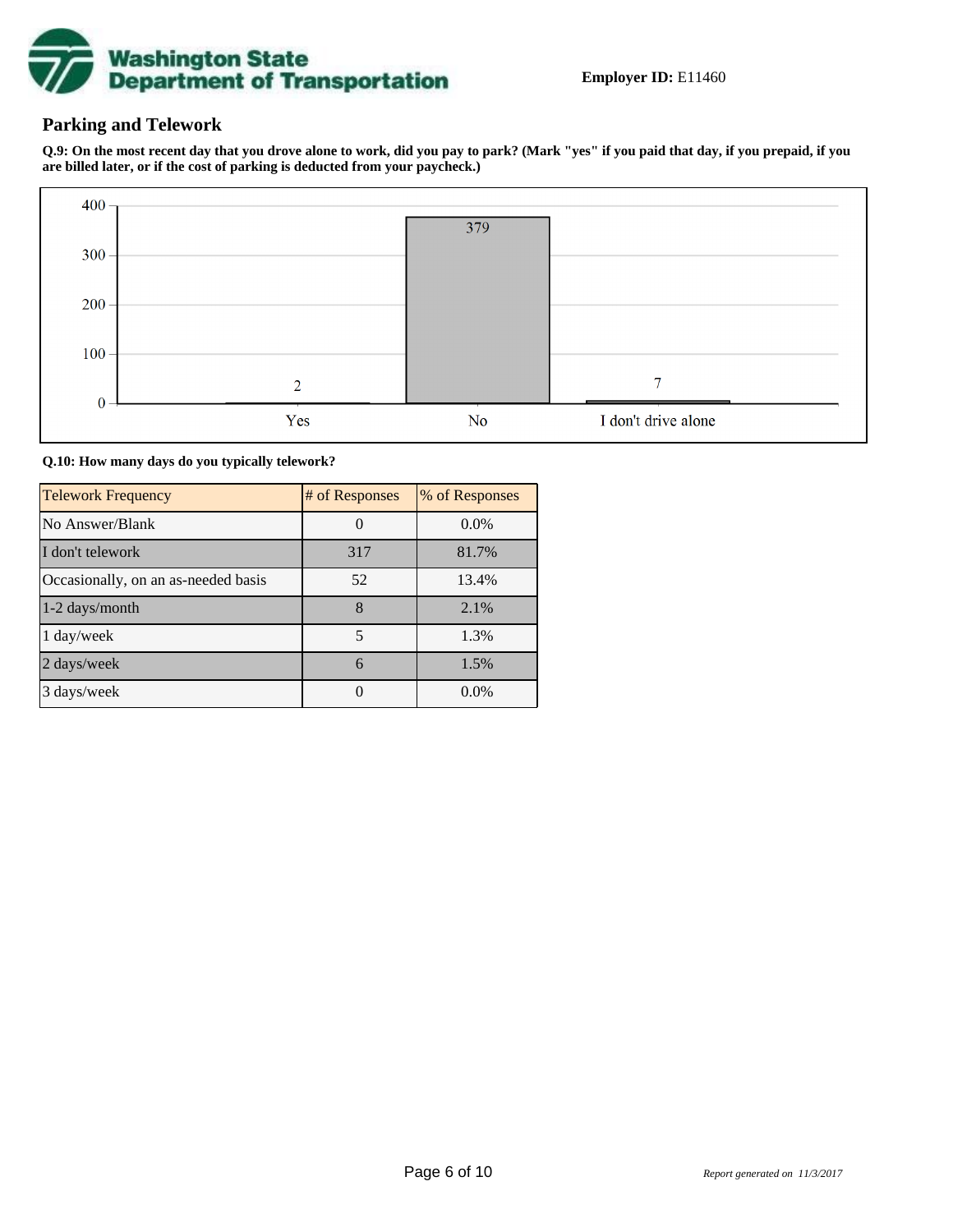

## **Reasons for driving alone to work/not driving alone to work**

**Q11. When you do not drive alone to work, what are the three most important reasons?**

| <b>Question Text</b>                                           | # of Responses | % of Responses |
|----------------------------------------------------------------|----------------|----------------|
| To save money                                                  | 127            | 21.0%          |
| Environmental and community benefits                           | 66             | 10.9%          |
| Other                                                          | 66             | 10.9%          |
| Personal health or well-being                                  | 59             | 9.8%           |
| Financial incentives for carpooling, bicycling or walking.     | 51             | 8.4%           |
| I have the option of teleworking                               | 48             | 7.9%           |
| Free or subsidized bus, train, vanpool pass or fare benefit    | 43             | 7.1%           |
| Cost of parking or lack of parking                             | 42             | 6.9%           |
| Preferred/reserved carpool/vanpool parking is provided         | 27             | 4.5%           |
| Driving myself is not an option                                | 26             | 4.3%           |
| Emergency ride home is provided                                | 23             | 3.8%           |
| To save time using the HOV lane                                | 15             | 2.5%           |
| I receive a financial incentive for giving up my parking space | 12             | 2.0%           |

#### **Q12. When you drive alone to work, what are the three most important reasons?**

| <b>Question Text</b>                                      | # of Responses | % of Responses |
|-----------------------------------------------------------|----------------|----------------|
| I like the convenience of having my car                   | 252            | 27.4%          |
| Riding the bus or train is inconvenient or takes too long | 212            | 23.0%          |
| Family care or similar obligations                        | 161            | 17.5%          |
| My commute distance is too short                          | 107            | 11.6%          |
| Other                                                     | 107            | 11.6%          |
| Bicycling or walking isn't safe                           | 38             | 4.1%           |
| I need more information on alternative modes              | 26             | 2.8%           |
| My job requires me to use my car for work                 | 16             | 1.7%           |
| There isn't any secure or covered bicycle parking         | $\mathfrak{D}$ | 0.2%           |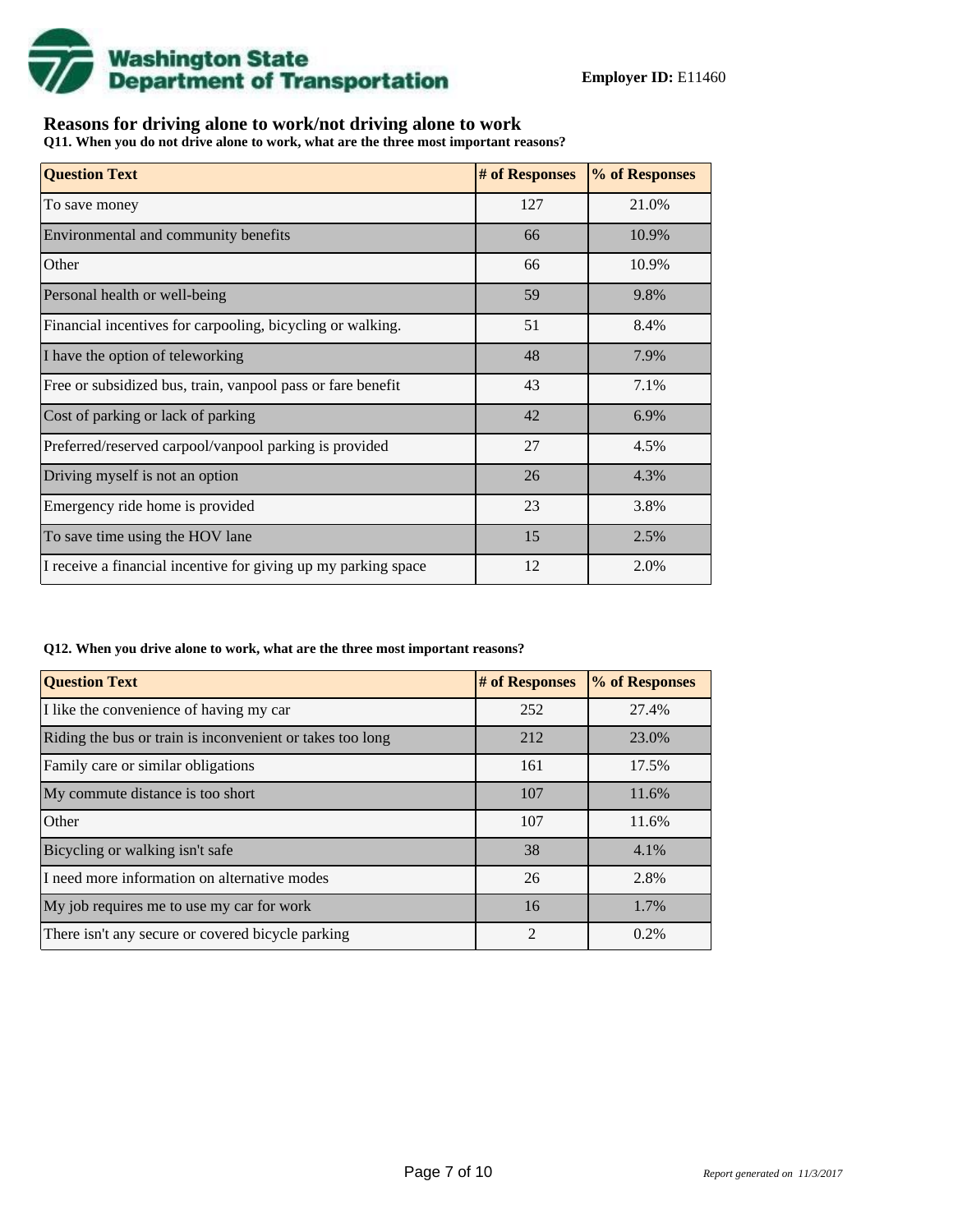

# **Commute Mode By ZipCode for All Employees**

**Q6. What is your home zip code?**

|               |                        |                     |                    | <b>Weekly Count of Trips By Mode</b> |                  |                  |                  |                  |                  |                  |                  |                  |                     |                  |                  |
|---------------|------------------------|---------------------|--------------------|--------------------------------------|------------------|------------------|------------------|------------------|------------------|------------------|------------------|------------------|---------------------|------------------|------------------|
| Home Zip code | <b>Total Employees</b> | Employee Percentage | <b>Drive Alone</b> | <b>Carpool</b>                       | <b>Vanpool</b>   | Motorcycle       | Bus              | Train            | <b>Bike</b>      | <b>Malk</b>      | Telework         | <b>CWW</b>       | Ferry (Car/Van/Bus) | Ferry (walk-on)  | <b>Other</b>     |
| 98501         | 55                     | 14.18%              | 208                | 24                                   | $\boldsymbol{0}$ | $\boldsymbol{0}$ | 21               | $\overline{0}$   | $\mathbf 1$      | $\overline{4}$   | $\boldsymbol{0}$ | $\overline{4}$   | $\boldsymbol{0}$    | $\boldsymbol{0}$ | $\mathbf{1}$     |
| 98512         | 36                     | 9.28%               | 153                | 16                                   | $\boldsymbol{0}$ | $\boldsymbol{0}$ | $\mathbf{0}$     | $\boldsymbol{0}$ | 3                | $\boldsymbol{0}$ | $\boldsymbol{0}$ | $\mathbf{1}$     | $\boldsymbol{0}$    | $\boldsymbol{0}$ | $\boldsymbol{0}$ |
| 98503         | 33                     | 8.51%               | 142                | 16                                   | $\boldsymbol{0}$ | $\boldsymbol{0}$ | $\boldsymbol{0}$ | $\boldsymbol{0}$ | $\boldsymbol{0}$ | $\boldsymbol{0}$ | $\boldsymbol{0}$ | $\sqrt{2}$       | $\boldsymbol{0}$    | $\boldsymbol{0}$ | $\boldsymbol{0}$ |
| 98502         | $27\,$                 | 6.96%               | 115                | 13                                   | $\boldsymbol{0}$ | $\boldsymbol{0}$ | 5                | $\boldsymbol{0}$ | $\overline{0}$   | $\boldsymbol{0}$ | $\boldsymbol{0}$ | $\boldsymbol{0}$ | $\boldsymbol{0}$    | $\boldsymbol{0}$ | $\,1$            |
| 98513         | 26                     | 6.70%               | 107                | $\overline{4}$                       | $\boldsymbol{0}$ | $\boldsymbol{0}$ | $\mathbf{0}$     | $\boldsymbol{0}$ | $\boldsymbol{0}$ | $\boldsymbol{0}$ | 5                | 10               | $\boldsymbol{0}$    | $\boldsymbol{0}$ | $\boldsymbol{0}$ |
| 98584         | 22                     | 5.67%               | 78                 | 25                                   | $\overline{4}$   | $\boldsymbol{0}$ | $\mathbf{0}$     | $\boldsymbol{0}$ | $\overline{0}$   | $\boldsymbol{0}$ | $1\,$            | $\boldsymbol{0}$ | $\boldsymbol{0}$    | $\boldsymbol{0}$ | $\boldsymbol{0}$ |
| 98506         | 17                     | 4.38%               | 78                 | $\sqrt{2}$                           | $\boldsymbol{0}$ | $\boldsymbol{0}$ | $\overline{2}$   | $\boldsymbol{0}$ | $\boldsymbol{0}$ | $\boldsymbol{0}$ | $\boldsymbol{0}$ | $\boldsymbol{0}$ | $\boldsymbol{0}$    | $\boldsymbol{0}$ | $\boldsymbol{0}$ |
| 98579         | 17                     | 4.38%               | 83                 | $\mathbf{1}$                         | $\boldsymbol{0}$ | $\boldsymbol{0}$ | $\boldsymbol{0}$ | $\boldsymbol{0}$ | $\overline{0}$   | $\boldsymbol{0}$ | $\boldsymbol{0}$ | $\mathbf{1}$     | $\boldsymbol{0}$    | $\boldsymbol{0}$ | $\boldsymbol{0}$ |
| 98516         | 15                     | 3.87%               | 69                 | $\boldsymbol{0}$                     | $\boldsymbol{0}$ | $\boldsymbol{0}$ | $\boldsymbol{0}$ | $\boldsymbol{0}$ | $\boldsymbol{0}$ | 5                | $\boldsymbol{0}$ | $\boldsymbol{0}$ | $\boldsymbol{0}$    | $\boldsymbol{0}$ | $\boldsymbol{0}$ |
| 98589         | 12                     | 3.09%               | 54                 | $\sqrt{2}$                           | $\boldsymbol{0}$ | $\boldsymbol{0}$ | $\boldsymbol{0}$ | $\boldsymbol{0}$ | $\overline{0}$   | $\boldsymbol{0}$ | $\boldsymbol{0}$ | $\boldsymbol{0}$ | $\boldsymbol{0}$    | $\boldsymbol{0}$ | $\boldsymbol{0}$ |
| 98532         | $8\,$                  | 2.06%               | 30                 | $\boldsymbol{0}$                     | 5                | $\boldsymbol{0}$ | $\boldsymbol{0}$ | $\boldsymbol{0}$ | $\boldsymbol{0}$ | $\boldsymbol{0}$ | $\overline{2}$   | $\mathbf{1}$     | $\boldsymbol{0}$    | $\boldsymbol{0}$ | $\mathbf{1}$     |
| 98541         | $8\,$                  | 2.06%               | 26                 | $\boldsymbol{0}$                     | 13               | $\boldsymbol{0}$ | $\boldsymbol{0}$ | $\boldsymbol{0}$ | $\overline{0}$   | $\boldsymbol{0}$ | $1\,$            | $\boldsymbol{0}$ | $\boldsymbol{0}$    | $\boldsymbol{0}$ | $\boldsymbol{0}$ |
| 98563         | $\tau$                 | 1.80%               | 30                 | $\boldsymbol{0}$                     | $\boldsymbol{0}$ | $\boldsymbol{0}$ | $\boldsymbol{0}$ | $\boldsymbol{0}$ | $\boldsymbol{0}$ | $\boldsymbol{0}$ | $\overline{2}$   | $\,1$            | $\boldsymbol{0}$    | $\boldsymbol{0}$ | $\boldsymbol{0}$ |
| 98597         | $\overline{7}$         | 1.80%               | 25                 | $\,8\,$                              | $\boldsymbol{0}$ | $\boldsymbol{0}$ | $\boldsymbol{0}$ | $\boldsymbol{0}$ | $\overline{0}$   | $\boldsymbol{0}$ | $\boldsymbol{0}$ | $\mathbf{1}$     | $\boldsymbol{0}$    | $\boldsymbol{0}$ | $\boldsymbol{0}$ |
| 98445         | $\sqrt{6}$             | 1.55%               | 21                 | $\boldsymbol{0}$                     | $\boldsymbol{0}$ | $\boldsymbol{0}$ | $\overline{4}$   | $\boldsymbol{0}$ | $\boldsymbol{0}$ | $\boldsymbol{0}$ | $1\,$            | $\boldsymbol{0}$ | $\boldsymbol{0}$    | $\boldsymbol{0}$ | $\boldsymbol{0}$ |
| 98498         | $\sqrt{6}$             | 1.55%               | 27                 | $\boldsymbol{0}$                     | $\boldsymbol{0}$ | $\boldsymbol{0}$ | $\boldsymbol{0}$ | $\boldsymbol{0}$ | $\mathbf{0}$     | $\boldsymbol{0}$ | $\boldsymbol{0}$ | $\boldsymbol{0}$ | $\boldsymbol{0}$    | $\boldsymbol{0}$ | $\boldsymbol{0}$ |
| 98499         | 6                      | 1.55%               | 27                 | $\overline{0}$                       | $\boldsymbol{0}$ | $\boldsymbol{0}$ | $\boldsymbol{0}$ | $\boldsymbol{0}$ | $\boldsymbol{0}$ | $\boldsymbol{0}$ | $\boldsymbol{0}$ | $\boldsymbol{0}$ | $\boldsymbol{0}$    | $\boldsymbol{0}$ | $\boldsymbol{0}$ |
| 98327         | $\overline{4}$         | 1.03%               | 21                 | $\mathbf{0}$                         | $\boldsymbol{0}$ | $\mathbf{0}$     | $\boldsymbol{0}$ | $\boldsymbol{0}$ | $\overline{0}$   | $\mathbf{0}$     | $\boldsymbol{0}$ | $\mathbf{0}$     | $\boldsymbol{0}$    | $\boldsymbol{0}$ | $\overline{0}$   |
| 98531         | $\overline{4}$         | 1.03%               | 19                 | $\mathbf{0}$                         | $\boldsymbol{0}$ | $\boldsymbol{0}$ | $\boldsymbol{0}$ | $\mathbf{0}$     | $\overline{0}$   | $\mathbf{0}$     | $\boldsymbol{0}$ | $\mathbf{1}$     | $\boldsymbol{0}$    | $\boldsymbol{0}$ | $\boldsymbol{0}$ |
| 98557         | $\overline{4}$         | 1.03%               | 20                 | $\mathbf{0}$                         | $\boldsymbol{0}$ | $\boldsymbol{0}$ | $\boldsymbol{0}$ | $\boldsymbol{0}$ | $\boldsymbol{0}$ | $\mathbf{0}$     | $\boldsymbol{0}$ | $\mathbf{0}$     | $\boldsymbol{0}$    | $\boldsymbol{0}$ | $\boldsymbol{0}$ |
| 98371         | $\overline{3}$         | 0.77%               | $11\,$             | $\mathbf{0}$                         | $\boldsymbol{0}$ | $\boldsymbol{0}$ | $\boldsymbol{0}$ | $\mathbf{0}$     | $\overline{0}$   | $\boldsymbol{0}$ | $\mathbf{1}$     | $\mathbf{0}$     | $\boldsymbol{0}$    | $\boldsymbol{0}$ | $\boldsymbol{0}$ |
| 98374         | $\overline{3}$         | 0.77%               | 8                  | $\mathbf{0}$                         | $\boldsymbol{0}$ | $\boldsymbol{0}$ | 5                | $\boldsymbol{0}$ | $\boldsymbol{0}$ | $\boldsymbol{0}$ | $\boldsymbol{0}$ | $\mathbf{0}$     | $\boldsymbol{0}$    | $\boldsymbol{0}$ | $\boldsymbol{0}$ |
| 98407         | $\overline{3}$         | 0.77%               | $\mathbf{1}$       | 5                                    | $\boldsymbol{0}$ | $\mathbf{1}$     | 5                | $\mathbf{0}$     | $\overline{0}$   | $\mathbf{0}$     | $\boldsymbol{0}$ | $\mathbf{0}$     | $\boldsymbol{0}$    | $\boldsymbol{0}$ | $\overline{2}$   |
| 98466         | $\overline{3}$         | 0.77%               | 15                 | $\mathbf{0}$                         | $\boldsymbol{0}$ | $\boldsymbol{0}$ | $\boldsymbol{0}$ | $\boldsymbol{0}$ | $\boldsymbol{0}$ | $\mathbf{0}$     | $\boldsymbol{0}$ | $\mathbf{0}$     | $\boldsymbol{0}$    | $\boldsymbol{0}$ | $\boldsymbol{0}$ |
| 98520         | $\overline{3}$         | 0.77%               | 10                 | $\boldsymbol{0}$                     | 5                | $\boldsymbol{0}$ | $\boldsymbol{0}$ | $\mathbf{0}$     | $\overline{0}$   | $\boldsymbol{0}$ | $\boldsymbol{0}$ | $\mathbf{0}$     | $\boldsymbol{0}$    | $\boldsymbol{0}$ | $\boldsymbol{0}$ |
| 98332         | $\overline{2}$         | 0.52%               | $\overline{4}$     | $\boldsymbol{0}$                     | $\overline{4}$   | $\boldsymbol{0}$ | $\boldsymbol{0}$ | $\boldsymbol{0}$ | $\boldsymbol{0}$ | $\boldsymbol{0}$ | $\boldsymbol{0}$ | $\boldsymbol{0}$ | $\boldsymbol{0}$    | $\boldsymbol{0}$ | $\boldsymbol{0}$ |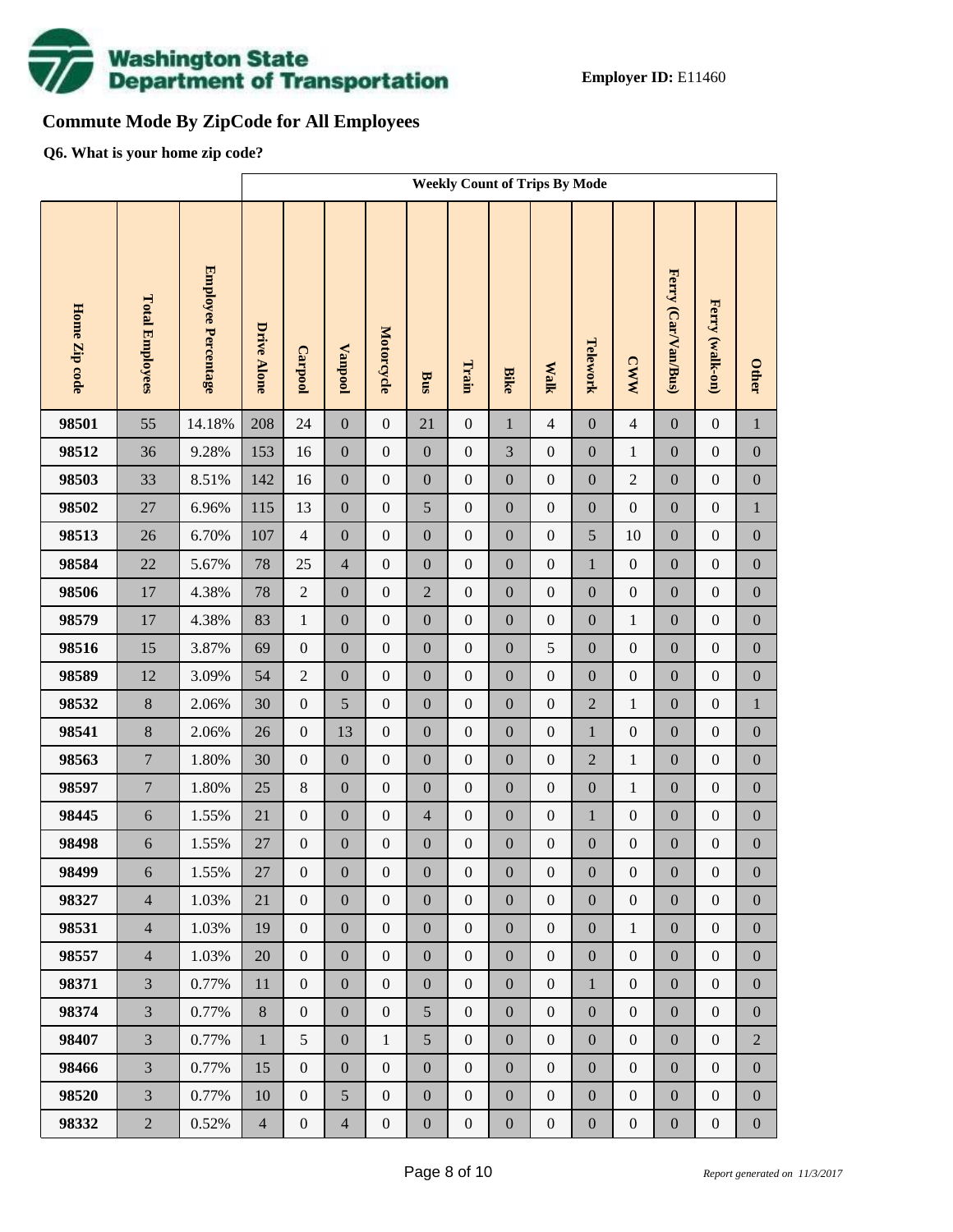

|               |                        |                     |                    | <b>Weekly Count of Trips By Mode</b> |                  |                   |                  |                  |                  |                  |                  |                  |                     |                  |                  |
|---------------|------------------------|---------------------|--------------------|--------------------------------------|------------------|-------------------|------------------|------------------|------------------|------------------|------------------|------------------|---------------------|------------------|------------------|
| Home Zip code | <b>Total Employees</b> | Employee Percentage | <b>Drive Alone</b> | <b>Carpool</b>                       | Vanpool          | <b>Motorcycle</b> | Bus              | Train            | <b>Bike</b>      | <b>Walk</b>      | Telework         | <b>CWW</b>       | Ferry (Car/Van/Bus) | Ferry (walk-on)  | <b>Other</b>     |
| 98403         | $\overline{2}$         | 0.52%               | $\overline{9}$     | $\boldsymbol{0}$                     | $\boldsymbol{0}$ | $\boldsymbol{0}$  | $\boldsymbol{0}$ | $\boldsymbol{0}$ | $\boldsymbol{0}$ | $\boldsymbol{0}$ | $\boldsymbol{0}$ | $\boldsymbol{0}$ | $\boldsymbol{0}$    | $\boldsymbol{0}$ | $\boldsymbol{0}$ |
| 98409         | $\sqrt{2}$             | 0.52%               | $\mathfrak{S}$     | $\boldsymbol{0}$                     | $\boldsymbol{0}$ | $\boldsymbol{0}$  | $\boldsymbol{0}$ | $\boldsymbol{0}$ | $\boldsymbol{0}$ | $\boldsymbol{0}$ | $\boldsymbol{0}$ | $\boldsymbol{0}$ | $\boldsymbol{0}$    | $\boldsymbol{0}$ | $\boldsymbol{0}$ |
| 98504         | $\sqrt{2}$             | 0.52%               | $\overline{9}$     | $\boldsymbol{0}$                     | $\boldsymbol{0}$ | $\boldsymbol{0}$  | $\boldsymbol{0}$ | $\boldsymbol{0}$ | $\boldsymbol{0}$ | $\boldsymbol{0}$ | $\boldsymbol{0}$ | $\mathbf{1}$     | $\boldsymbol{0}$    | $\boldsymbol{0}$ | $\boldsymbol{0}$ |
| 98632         | $\sqrt{2}$             | 0.52%               | $\overline{9}$     | $\boldsymbol{0}$                     | $\boldsymbol{0}$ | $\boldsymbol{0}$  | $\boldsymbol{0}$ | $\boldsymbol{0}$ | $\boldsymbol{0}$ | $\boldsymbol{0}$ | $\boldsymbol{0}$ | $\boldsymbol{0}$ | $\boldsymbol{0}$    | $\boldsymbol{0}$ | $\boldsymbol{0}$ |
|               | $\,1$                  | 0.26%               | $\sqrt{5}$         | $\boldsymbol{0}$                     | $\boldsymbol{0}$ | $\boldsymbol{0}$  | $\boldsymbol{0}$ | $\boldsymbol{0}$ | $\boldsymbol{0}$ | $\boldsymbol{0}$ | $\boldsymbol{0}$ | $\boldsymbol{0}$ | $\boldsymbol{0}$    | $\boldsymbol{0}$ | $\boldsymbol{0}$ |
| 95854         | $\,1$                  | 0.26%               | $\sqrt{5}$         | $\boldsymbol{0}$                     | $\boldsymbol{0}$ | $\boldsymbol{0}$  | $\boldsymbol{0}$ | $\boldsymbol{0}$ | $\boldsymbol{0}$ | $\boldsymbol{0}$ | $\boldsymbol{0}$ | $\boldsymbol{0}$ | $\boldsymbol{0}$    | $\boldsymbol{0}$ | $\boldsymbol{0}$ |
| 98023         | $\,1$                  | 0.26%               | $\mathfrak{S}$     | $\boldsymbol{0}$                     | $\boldsymbol{0}$ | $\boldsymbol{0}$  | $\boldsymbol{0}$ | $\boldsymbol{0}$ | $\boldsymbol{0}$ | $\boldsymbol{0}$ | $\boldsymbol{0}$ | $\boldsymbol{0}$ | $\boldsymbol{0}$    | $\boldsymbol{0}$ | $\boldsymbol{0}$ |
| 98038         | $\,1$                  | 0.26%               | $\overline{4}$     | $\boldsymbol{0}$                     | $\boldsymbol{0}$ | $\boldsymbol{0}$  | $\boldsymbol{0}$ | $\boldsymbol{0}$ | $\boldsymbol{0}$ | $\boldsymbol{0}$ | $\boldsymbol{0}$ | $\boldsymbol{0}$ | $\boldsymbol{0}$    | $\boldsymbol{0}$ | $\mathbf{1}$     |
| 98042         | $\,1$                  | 0.26%               | $\mathbf{1}$       | $\boldsymbol{0}$                     | $\boldsymbol{0}$ | $\boldsymbol{0}$  | $\boldsymbol{0}$ | $\boldsymbol{0}$ | $\boldsymbol{0}$ | $\boldsymbol{0}$ | $\boldsymbol{0}$ | $\boldsymbol{0}$ | $\boldsymbol{0}$    | $\boldsymbol{0}$ | $\boldsymbol{0}$ |
| 98074         | $\,1$                  | 0.26%               | $\overline{4}$     | $\boldsymbol{0}$                     | $\boldsymbol{0}$ | $\boldsymbol{0}$  | $\boldsymbol{0}$ | $\boldsymbol{0}$ | $\boldsymbol{0}$ | $\boldsymbol{0}$ | $\boldsymbol{0}$ | $\boldsymbol{0}$ | $\boldsymbol{0}$    | $\boldsymbol{0}$ | $\boldsymbol{0}$ |
| 98116         | $\,1$                  | 0.26%               | $\sqrt{5}$         | $\boldsymbol{0}$                     | $\boldsymbol{0}$ | $\boldsymbol{0}$  | $\boldsymbol{0}$ | $\boldsymbol{0}$ | $\boldsymbol{0}$ | $\boldsymbol{0}$ | $\boldsymbol{0}$ | $\boldsymbol{0}$ | $\boldsymbol{0}$    | $\boldsymbol{0}$ | $\boldsymbol{0}$ |
| 98125         | $\,1$                  | 0.26%               | $\sqrt{5}$         | $\boldsymbol{0}$                     | $\boldsymbol{0}$ | $\boldsymbol{0}$  | $\boldsymbol{0}$ | $\boldsymbol{0}$ | $\boldsymbol{0}$ | $\boldsymbol{0}$ | $\boldsymbol{0}$ | $\boldsymbol{0}$ | $\boldsymbol{0}$    | $\boldsymbol{0}$ | $\boldsymbol{0}$ |
| 98144         | $\,1$                  | 0.26%               | $\sqrt{5}$         | $\boldsymbol{0}$                     | $\boldsymbol{0}$ | $\boldsymbol{0}$  | $\boldsymbol{0}$ | $\boldsymbol{0}$ | $\boldsymbol{0}$ | $\boldsymbol{0}$ | $\boldsymbol{0}$ | $\boldsymbol{0}$ | $\boldsymbol{0}$    | $\boldsymbol{0}$ | $\boldsymbol{0}$ |
| 98177         | $\mathbf{1}$           | 0.26%               | $\mathbf{1}$       | $\boldsymbol{0}$                     | $\overline{4}$   | $\boldsymbol{0}$  | $\boldsymbol{0}$ | $\boldsymbol{0}$ | $\boldsymbol{0}$ | $\boldsymbol{0}$ | $\boldsymbol{0}$ | $\boldsymbol{0}$ | $\boldsymbol{0}$    | $\boldsymbol{0}$ | $\boldsymbol{0}$ |
| 98223         | $\,1$                  | 0.26%               | $\sqrt{5}$         | $\boldsymbol{0}$                     | $\boldsymbol{0}$ | $\boldsymbol{0}$  | $\boldsymbol{0}$ | $\boldsymbol{0}$ | $\boldsymbol{0}$ | $\boldsymbol{0}$ | $\boldsymbol{0}$ | $\boldsymbol{0}$ | $\boldsymbol{0}$    | $\boldsymbol{0}$ | $\boldsymbol{0}$ |
| 98237         | $\,1$                  | 0.26%               | $\mathfrak s$      | $\boldsymbol{0}$                     | $\boldsymbol{0}$ | $\boldsymbol{0}$  | $\boldsymbol{0}$ | $\boldsymbol{0}$ | $\boldsymbol{0}$ | $\boldsymbol{0}$ | $\boldsymbol{0}$ | $\boldsymbol{0}$ | $\boldsymbol{0}$    | $\boldsymbol{0}$ | $\boldsymbol{0}$ |
| 98312         | $\mathbf{1}$           | 0.26%               | $\overline{c}$     | $\boldsymbol{0}$                     | $\overline{2}$   | $\boldsymbol{0}$  | $\boldsymbol{0}$ | $\boldsymbol{0}$ | $\boldsymbol{0}$ | $\boldsymbol{0}$ | $\mathbf{1}$     | $\boldsymbol{0}$ | $\boldsymbol{0}$    | $\boldsymbol{0}$ | $\boldsymbol{0}$ |
| 98328         | $\mathbf{1}$           | 0.26%               | 5 <sup>5</sup>     | $\overline{0}$                       | $\overline{0}$   | $\overline{0}$    | $\overline{0}$   | $\boldsymbol{0}$ | $\mathbf{0}$     | $\mathbf{0}$     | $\boldsymbol{0}$ | $\boldsymbol{0}$ | $\mathbf{0}$        | $\overline{0}$   | $\mathbf{0}$     |
| 98337         | $\mathbf{1}$           | 0.26%               | $\mathbf{1}$       | $\overline{0}$                       | $\overline{4}$   | $\boldsymbol{0}$  | $\boldsymbol{0}$ | $\boldsymbol{0}$ | $\boldsymbol{0}$ | $\boldsymbol{0}$ | $\boldsymbol{0}$ | $\boldsymbol{0}$ | $\mathbf{0}$        | $\mathbf{0}$     | $\boldsymbol{0}$ |
| 98338         | $\mathbf{1}$           | 0.26%               | 5 <sup>5</sup>     | $\overline{0}$                       | $\mathbf{0}$     | $\mathbf{0}$      | $\boldsymbol{0}$ | $\boldsymbol{0}$ | $\mathbf{0}$     | $\overline{0}$   | $\boldsymbol{0}$ | $\overline{0}$   | $\mathbf{0}$        | $\mathbf{0}$     | $\mathbf{0}$     |
| 98360         | $\mathbf{1}$           | 0.26%               | 5                  | $\overline{0}$                       | $\boldsymbol{0}$ | $\boldsymbol{0}$  | $\boldsymbol{0}$ | $\boldsymbol{0}$ | $\boldsymbol{0}$ | $\boldsymbol{0}$ | $\boldsymbol{0}$ | $\boldsymbol{0}$ | $\mathbf{0}$        | $\mathbf{0}$     | $\boldsymbol{0}$ |
| 98366         | $\mathbf{1}$           | 0.26%               | 5 <sup>5</sup>     | $\overline{0}$                       | $\mathbf{0}$     | $\mathbf{0}$      | $\boldsymbol{0}$ | $\boldsymbol{0}$ | $\mathbf{0}$     | $\overline{0}$   | $\boldsymbol{0}$ | $\overline{0}$   | $\mathbf{0}$        | $\mathbf{0}$     | $\boldsymbol{0}$ |
| 98372         | $\mathbf{1}$           | 0.26%               | $5\overline{)}$    | $\overline{0}$                       | $\boldsymbol{0}$ | $\boldsymbol{0}$  | $\boldsymbol{0}$ | $\boldsymbol{0}$ | $\boldsymbol{0}$ | $\boldsymbol{0}$ | $\boldsymbol{0}$ | $\boldsymbol{0}$ | $\mathbf{0}$        | $\mathbf{0}$     | $\boldsymbol{0}$ |
| 98387         | $\mathbf{1}$           | 0.26%               | 5 <sup>5</sup>     | $\overline{0}$                       | $\mathbf{0}$     | $\mathbf{0}$      | $\boldsymbol{0}$ | $\boldsymbol{0}$ | $\mathbf{0}$     | $\mathbf{0}$     | $\boldsymbol{0}$ | $\overline{0}$   | $\mathbf{0}$        | $\overline{0}$   | $\boldsymbol{0}$ |
| 98388         | $\mathbf{1}$           | 0.26%               | $5\overline{)}$    | $\overline{0}$                       | $\mathbf{0}$     | $\boldsymbol{0}$  | $\boldsymbol{0}$ | $\boldsymbol{0}$ | $\mathbf{0}$     | $\boldsymbol{0}$ | $\boldsymbol{0}$ | $\boldsymbol{0}$ | $\mathbf{0}$        | $\mathbf{0}$     | $\boldsymbol{0}$ |
| 98401         | $\mathbf{1}$           | 0.26%               | 5 <sup>5</sup>     | $\overline{0}$                       | $\mathbf{0}$     | $\boldsymbol{0}$  | $\boldsymbol{0}$ | $\boldsymbol{0}$ | $\mathbf{0}$     | $\boldsymbol{0}$ | $\boldsymbol{0}$ | $\boldsymbol{0}$ | $\mathbf{0}$        | $\overline{0}$   | $\boldsymbol{0}$ |
| 98405         | $\mathbf{1}$           | 0.26%               | $\overline{4}$     | $\overline{0}$                       | $\boldsymbol{0}$ | $\boldsymbol{0}$  | $\boldsymbol{0}$ | $\boldsymbol{0}$ | $\mathbf{0}$     | $\boldsymbol{0}$ | $\boldsymbol{0}$ | $\mathbf{1}$     | $\mathbf{0}$        | $\mathbf{0}$     | $\boldsymbol{0}$ |
| 98406         | $\mathbf{1}$           | 0.26%               | $\mathbf{1}$       | $\overline{0}$                       | $\mathbf{0}$     | $\overline{4}$    | $\boldsymbol{0}$ | $\boldsymbol{0}$ | $\boldsymbol{0}$ | $\boldsymbol{0}$ | $\boldsymbol{0}$ | $\boldsymbol{0}$ | $\mathbf{0}$        | $\mathbf{0}$     | $\boldsymbol{0}$ |
| 98408         | $\mathbf{1}$           | 0.26%               | $\mathfrak{S}$     | $\boldsymbol{0}$                     | $\boldsymbol{0}$ | $\boldsymbol{0}$  | $\boldsymbol{0}$ | $\boldsymbol{0}$ | $\boldsymbol{0}$ | $\boldsymbol{0}$ | $\boldsymbol{0}$ | $\boldsymbol{0}$ | $\boldsymbol{0}$    | $\boldsymbol{0}$ | $\boldsymbol{0}$ |